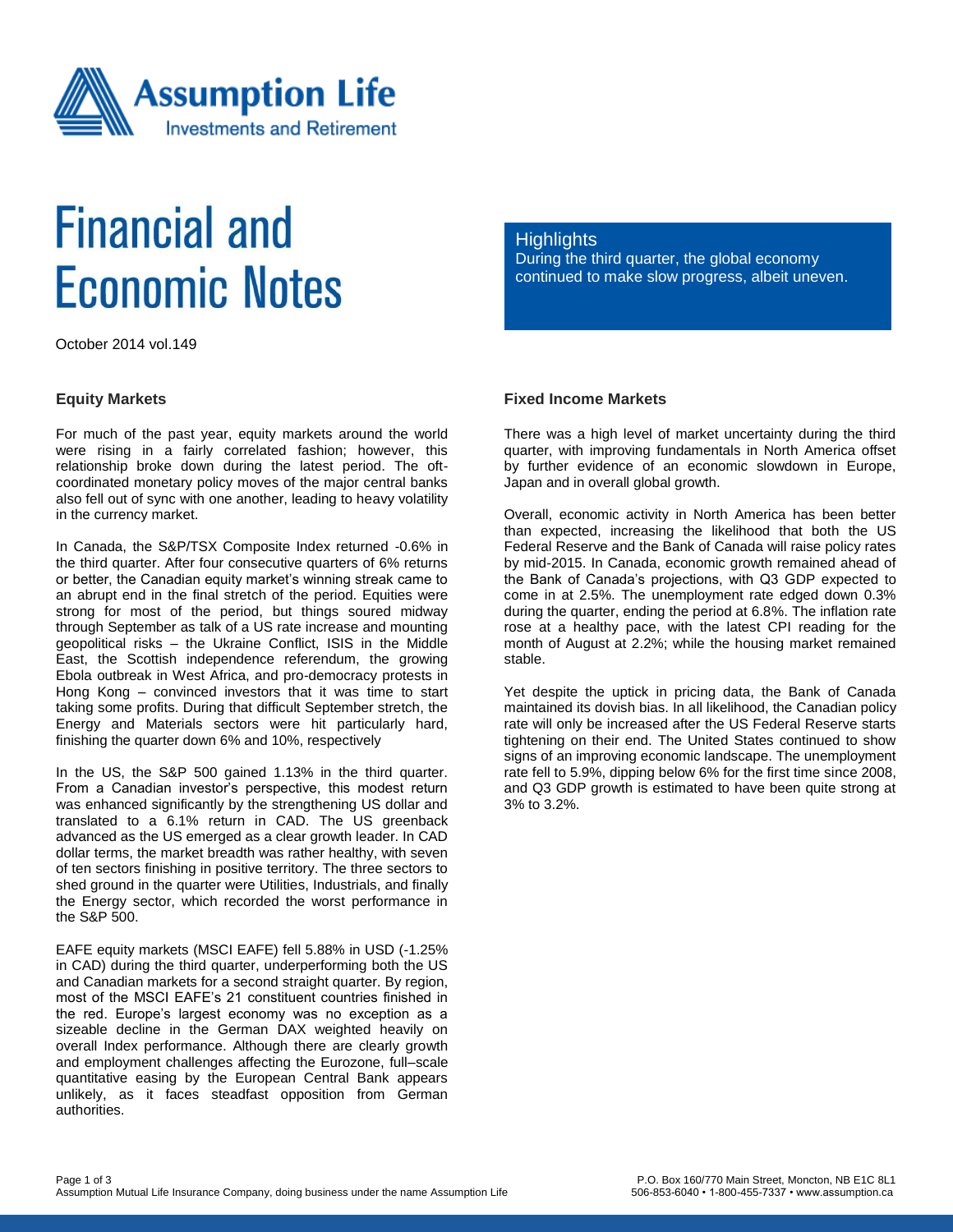

# **Financial and Economic Notes**

# **Assumption Life Investment Funds**

Applicable for Registered Pension Plan clients only

#### **Gross returns as of September 30, 2014**

| <b>FUNDS</b>                               | 1 MTH<br>% | <b>YTD</b><br>%  | 1 year<br>%       | 2 years<br>% | 3 years<br>%     | 4 years<br>%     | 5 years<br>%     |  |  |  |  |
|--------------------------------------------|------------|------------------|-------------------|--------------|------------------|------------------|------------------|--|--|--|--|
| <b>ASSUMPTION / LOUISBOURG FUNDS</b>       |            |                  |                   |              |                  |                  |                  |  |  |  |  |
| <b>Balanced Fund - RPP</b>                 | $-1.8$     | 8.1              | 15.1              | 13.0         | 11.2             | 8.4              | 7.9              |  |  |  |  |
| Multi-Index                                | $-1.3$     | 8.7              | 14.9              | 11.8         | 11.0             | 8.3              | 8.1              |  |  |  |  |
| <b>Canadian Dividend Fund</b>              | $-5.5$     | 8.3              | 17.3              | 15.8         | 15.9             | 12.6             | 12.8             |  |  |  |  |
| S&P / TSX Index                            | $-4.0$     | 12.2             | 20.4              | 13.6         | 12.1             | 7.9              | 8.7              |  |  |  |  |
| <b>U.S. Equity Fund (\$CAN)</b>            | 1.0        | 15.3             | 34.6              | 32.0         | 25.1             | 19.3             | 15.9             |  |  |  |  |
| S&P 500 Index (\$ CAN)                     | 1.6        | 14.0             | 30.2              | 27.4         | 26.0             | 19.5             | 16.7             |  |  |  |  |
| <b>Money Market Fund</b>                   | 0.1        | 0.6              | 0.8               | 0.8          | 0.8              | 0.8              | 0.8              |  |  |  |  |
| SCM 91 Day T-Bills                         | 0.1        | 0.7              | 0.9               | 1.0          | 1.0              | 1.0              | 0.9              |  |  |  |  |
| <b>Canadian Equity Fund</b>                | $-7.1$     | 10.2             | 18.5              | 13.8         | 12.8             | 8.1              | 7.3              |  |  |  |  |
| S&P / TSX Index                            | $-4.0$     | 12.2             | 20.4              | 13.6         | 12.1             | 7.9              | 8.7              |  |  |  |  |
| <b>Fixed Income Fund</b>                   | $-0.5$     | 5.9              | 6.7               | 2.9          | 3.9              | 4.6              | 5.2              |  |  |  |  |
| <b>SCM Universe Bond Index</b>             | $-0.6$     | 5.9              | 6.3               | 2.5          | $\overline{3.5}$ | 4.2              | 4.9              |  |  |  |  |
| <b>Growth Portfolio</b>                    | $-3.0$     | 9.1              | 18.9              | 19.8         | 16.9             | n/a              | n/a              |  |  |  |  |
| Multi-Index                                | $-2.2$     | 10.4             | 20.0              | 17.2         | 15.1             | n/a              | n/a              |  |  |  |  |
| <b>Balanced Growth Portfolio</b>           | $-2.5$     | 8.3              | 16.5              | 16.5         | 14.3             | n/a              | n/a              |  |  |  |  |
| Multi-Index                                | $-1.9$     | 9.3              | 16.7              | 13.6         | 12.3             | n/a              | n/a              |  |  |  |  |
| <b>Balanced Portfolio</b>                  | $-1.6$     | 7.7              | 13.7              | 12.4         | 11.2             | n/a              | n/a              |  |  |  |  |
| Multi-Index                                | $-1.4$     | 8.1              | 13.1              | 9.8          | 9.3              | n/a              | n/a              |  |  |  |  |
| <b>Conservative Portfolio</b>              | $-1.3$     | 7.0              | 10.5              | 7.8          | 7.9              | n/a              | n/a              |  |  |  |  |
| Multi-Index                                | $-1.0$     | 6.8              | 9.5               | 6.0          | 6.2              | n/a              | n/a              |  |  |  |  |
| <b>Small Cap. Canadian Equity Fund</b>     | $-10.2$    | 7.0              | 16.1              | 16.2         | 13.8             | 9.6              | 15.0             |  |  |  |  |
| <b>BMO NB Small Cap Weighted Index</b>     | $-9.3$     | 7.0              | 14.4              | 6.2          | 6.0              | 2.7              | $\overline{7.5}$ |  |  |  |  |
| <b>TSX Momentum</b>                        | $-4.5$     | 6.8              | $\overline{14.2}$ | 16.2         | 11.4             | 6.7              | 9.0              |  |  |  |  |
| S&P / TSX Index                            | $-4.0$     | 12.2             | 20.4              | 13.6         | 12.1             | 7.9              | 8.7              |  |  |  |  |
| <b>FIDELITY FUNDS</b>                      |            |                  |                   |              |                  |                  |                  |  |  |  |  |
| <b>Canadian Opportunities Fund</b>         | 0.0        | 6.1              | 13.8              | 14.7         | 13.2             | 10.1             | 12.6             |  |  |  |  |
| S&P / TSX Small and Mid Cap Combined Index | $-5.3$     | 10.9             | 17.7              | 11.5         | 11.3             | 8.0              | 11.3             |  |  |  |  |
| <b>True North Fund</b>                     | $-1.8$     | 11.2             | 19.8              | 19.8         | 16.7             | 12.2             | 11.6             |  |  |  |  |
| S&P / TSX Index                            | $-4.0$     | 12.2             | 20.4              | 13.6         | 12.1             | 7.9              | 8.7              |  |  |  |  |
| <b>Overseas Fund</b>                       | 0.2        | 3.6              | 14.5              | 18.5         | 15.8             | 8.9              | 7.8              |  |  |  |  |
| MSCI EAFE Index                            | $-0.9$     | 3.7              | 13.4              | 21.1         | 16.5             | 9.6              | 7.5              |  |  |  |  |
| <b>Europe Fund</b>                         | $-0.4$     | $-1.6$           | 11.4              | 19.9         | 20.4             | 11.6             | 10.3             |  |  |  |  |
| <b>MSCI</b> Europe Index                   | $-0.8$     | $\overline{3.2}$ | 15.0              | 22.2         | 18.3             | 10.3             | 7.8              |  |  |  |  |
| <b>American Disciplined Equity Fund</b>    | 1.6        | 13.9             | 31.1              | 27.8         | 25.9             | 18.7             | 15.9             |  |  |  |  |
| S&P 500 Index (\$CAN)                      | 1.6        | 14.0             | 30.2              | 27.4         | 26.0             | 19.5             | 16.7             |  |  |  |  |
| <b>NorthStar Fund</b>                      | 0.7        | 14.2             | 26.6              | 32.9         | 24.6             | 17.3             | 15.5             |  |  |  |  |
| <b>MSCI World Index</b>                    | 0.2        | 9.3              | 22.0              | 23.8         | 20.8             | 14.2             | 11.8             |  |  |  |  |
| <b>Monthly Income Fund</b>                 | $-0.9$     | 7.1              | 12.1              | 12.0         | 12.1             | 10.7             | 11.8             |  |  |  |  |
| Multi-Index                                | $-1.3$     | 8.7              | 14.9              | 11.8         | 11.0             | 8.3              | 8.1              |  |  |  |  |
| <b>Canadian Asset Allocation Fund</b>      | $-2.2$     | 11.6             | 18.0              | 12.6         | 10.6             | $\overline{8.1}$ | $\overline{8.0}$ |  |  |  |  |
| Multi-Index                                | $-1.3$     | 8.7              | 14.9              | 11.8         | 11.0             | 8.3              | 8.1              |  |  |  |  |
| <b>Far East Fund</b>                       | $-1.9$     | 5.1              | 14.2              | 14.9         | 14.9             | n/a              | n/a              |  |  |  |  |
| MSCI AC FE ex Jap (G)                      | $-3.4$     | 8.6              | 15.4              | 13.9         | 14.1             | n/a              | n/a              |  |  |  |  |